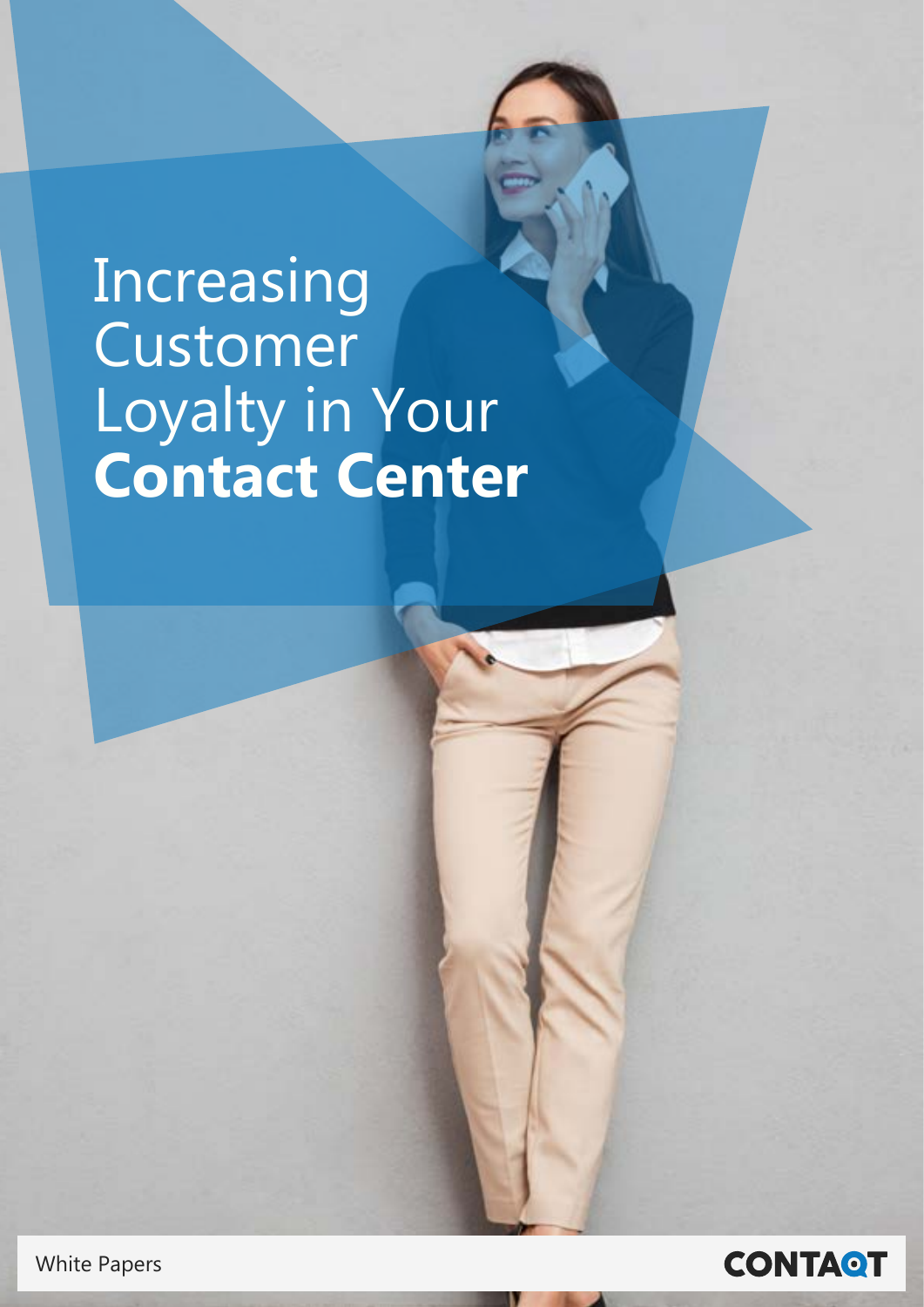## Table of Contents

| Introduction                          |   |
|---------------------------------------|---|
| <b>Make Your Contact Center Known</b> | 4 |
| A Trait Customers Seek: Consistency   | 5 |
| No One Wants the Same Old Thing       | 6 |
| <b>Contact Made Convenient</b>        |   |
| Conclusion                            | 8 |



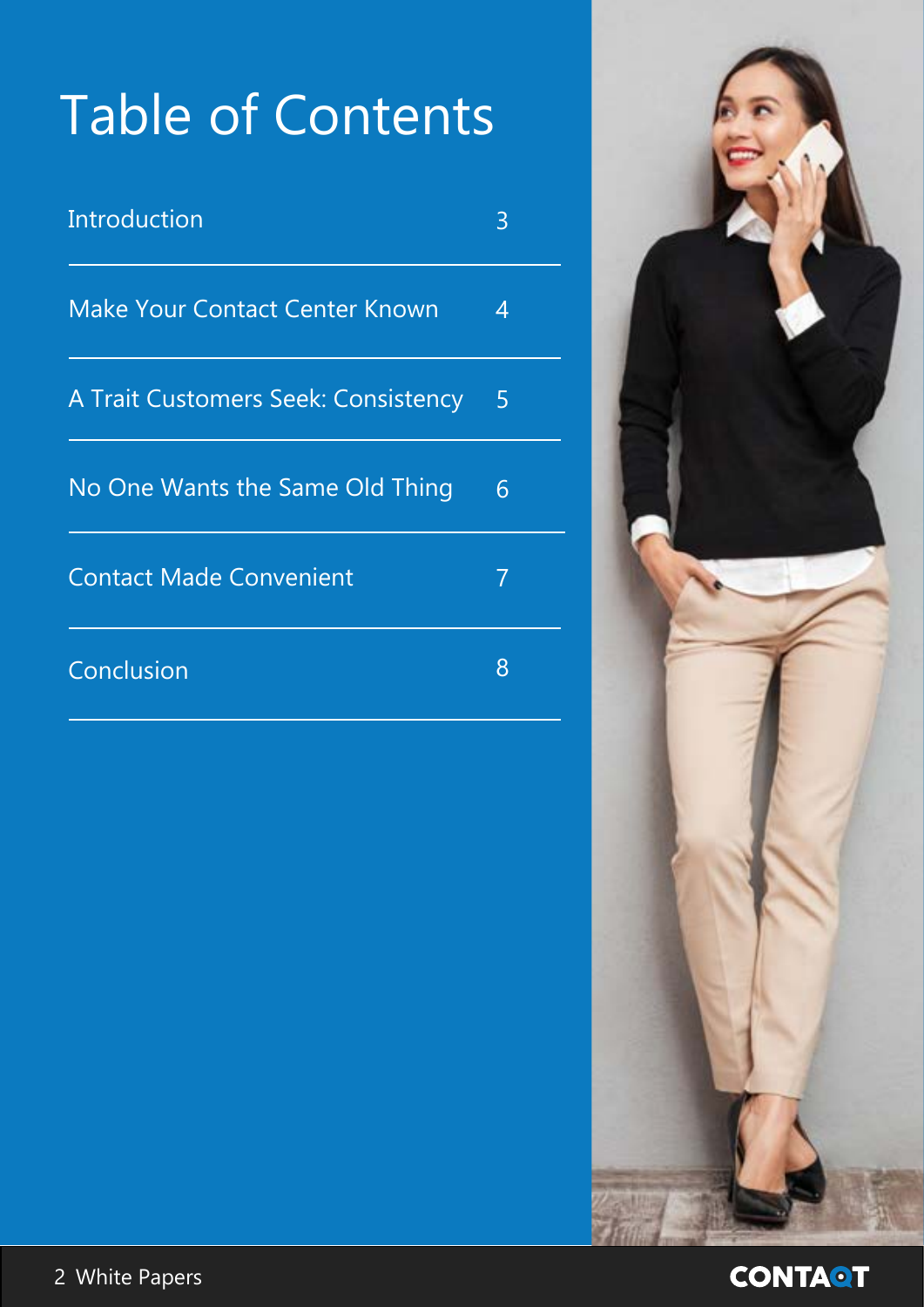### <span id="page-2-0"></span>Introduction



Nowadays, determining what drives consumer behavior, especially your target audience, can be difficult. With the digital age, customers are more segmented, diverse, and critical about the brands they purchase services from

This means that a variety of different people have different needs and wants. Overall, however, every customer desires to have a positive experience in order to keep coming back for your services.

Focusing on the experience of your recurrent customers is cost-efficient as well as rewarding for your customers, which keeps

them coming back happy and increases your contact center's customer loyalty.

There are numerous ways in which you can easily boost the experience your customers have with your contact center, including ones that customers encounter before they even .call

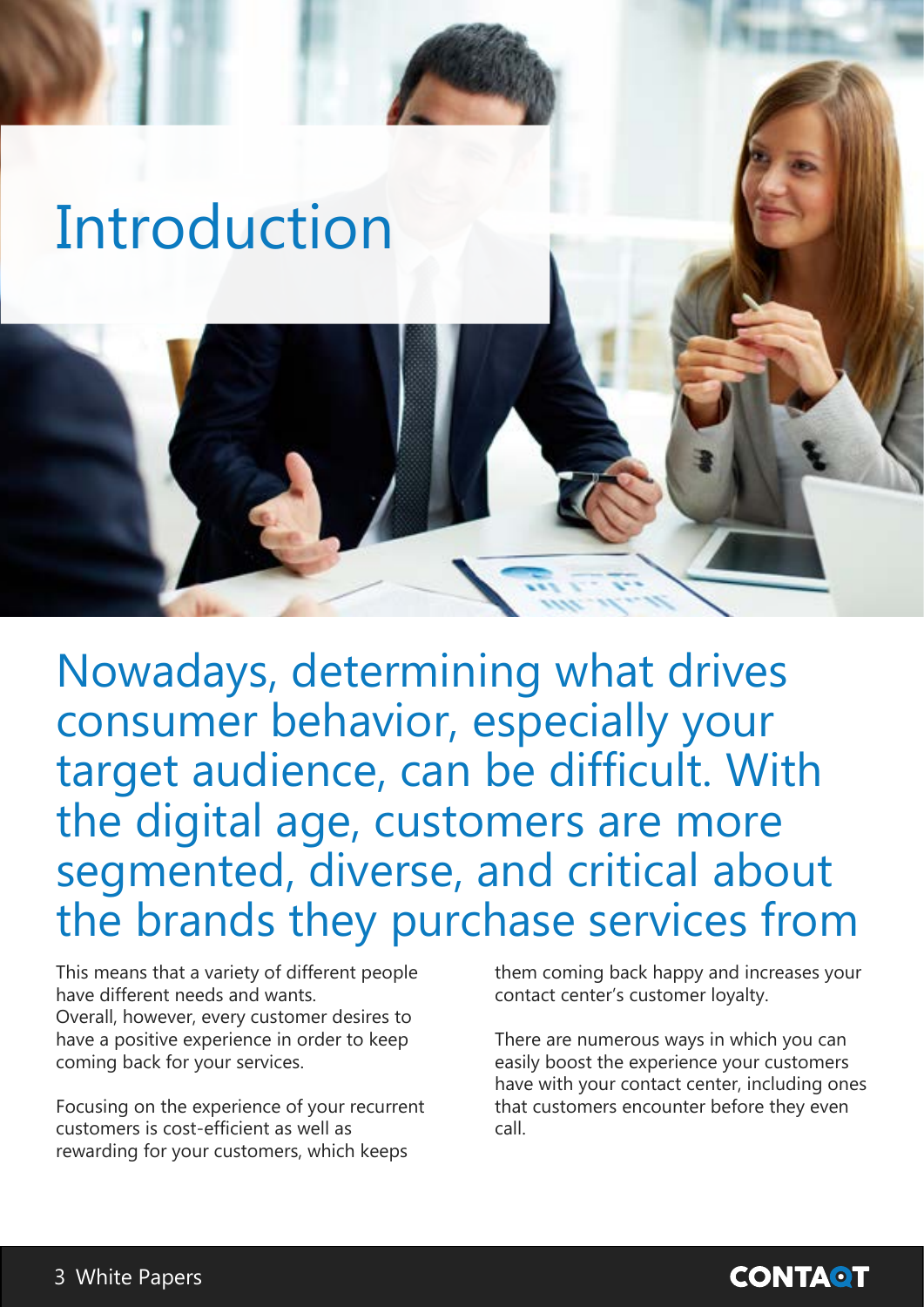<span id="page-3-0"></span>

### **Make Your Contact Center** Known

One of the biggest and most important factors in keeping customers coming back is enabling them to find information about your contact center quickly and easily

Before customers call, they may research your contact center about something simple, such as hours of operation, or deep digger to find reviews from people or companies who have already had an experience at your contact center.

Regardless, the majority of customers research your contact center, so it is crucial for you to provide them with easy-to-access .information

Besides the digital information that customers will want to research, they may also view additional sites or speak to a friend.

Take note of sites where your contact center may be featured and take advantage of the information you may be able to upload on those specific sites, which can then spread awareness of your contact center.

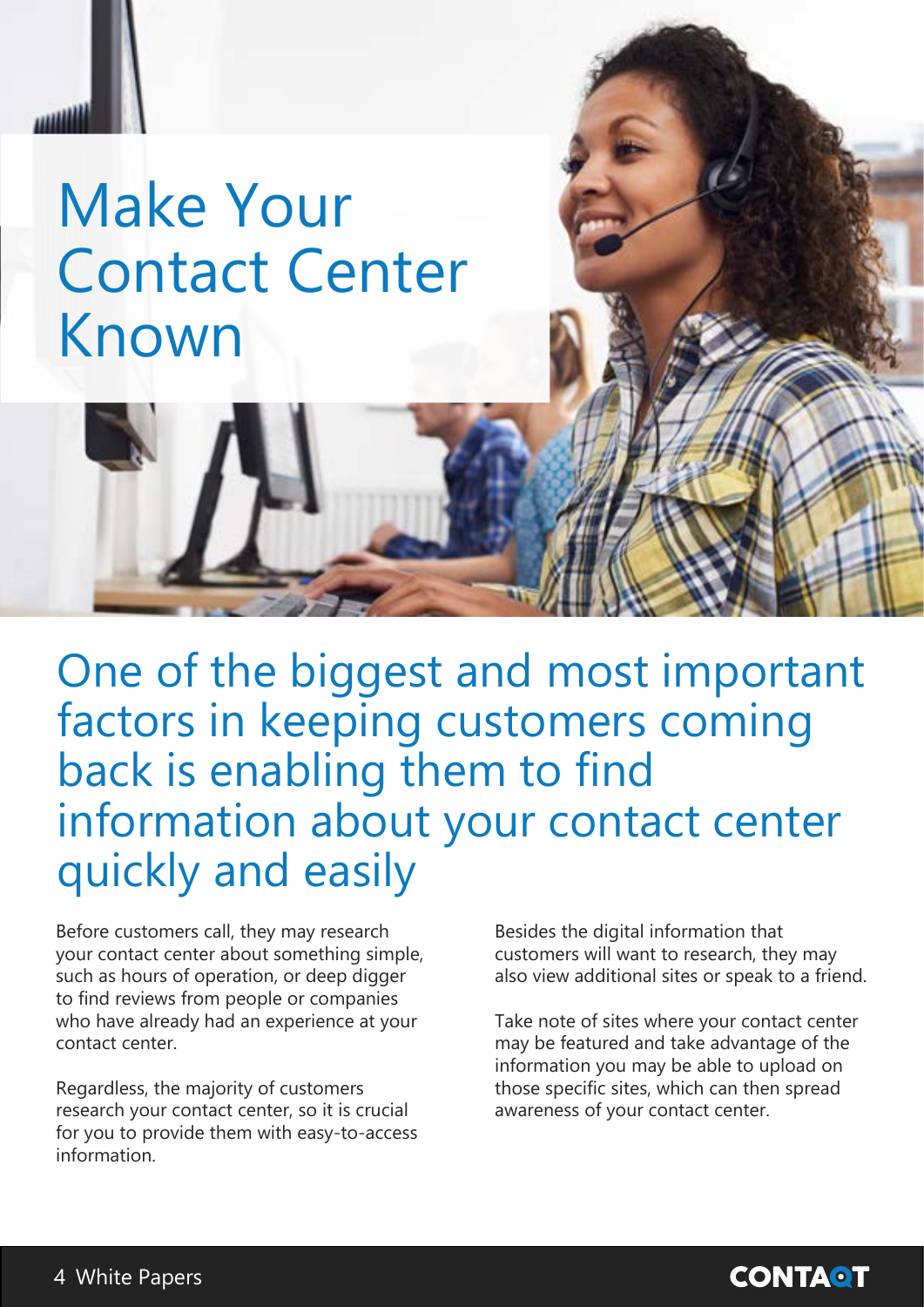### <span id="page-4-0"></span>**A** Trait **Customers Seek: Consistency**

Whether customers are seeking support or are interested in a service, they have high expectations for the type of customer experience they will .receive

Consistency in customer experience is key to increasing customer loyalty.

When customers receive the same great customer experience every time they call, they are surely to come back as well as recommend you to new customers.

To achieve consistency in customer

experience, keep track of agent performance, wait times, and other KPIs. By evaluating your contact center often, you can identify the services or knowledge your contact center may be lacking.

In many cases, contact centers lack the correct tools to achieve the exceptional level of customer experience that customers seek.

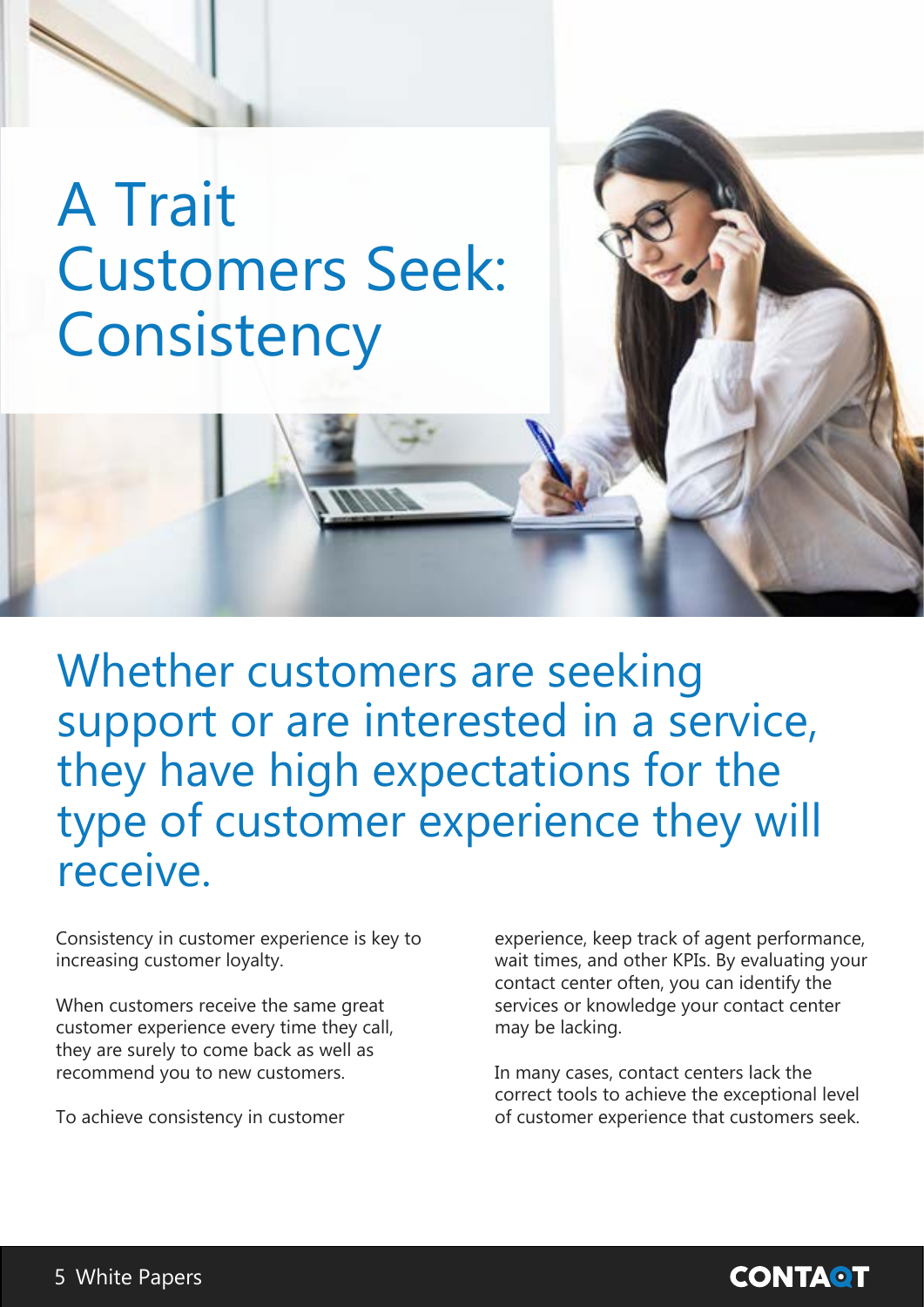### <span id="page-5-0"></span>No One Wants the Same Old Thing

Personalization makes the difference between the type of experience customers will never come back to receive again and the type of experience that will keep them coming back every time

Customers may be exposed to personalization tools such as text-to-speech technology, which enable your contact center to create customizable voice messages derived from the contact center CRM systems using an external API request.

Overall, personalization tools create a

personal connection between the customer and your contact center.

Personalization tools significantly increase customer loyalty, however, they may be difficult to convey to the customer without a powerful platform.

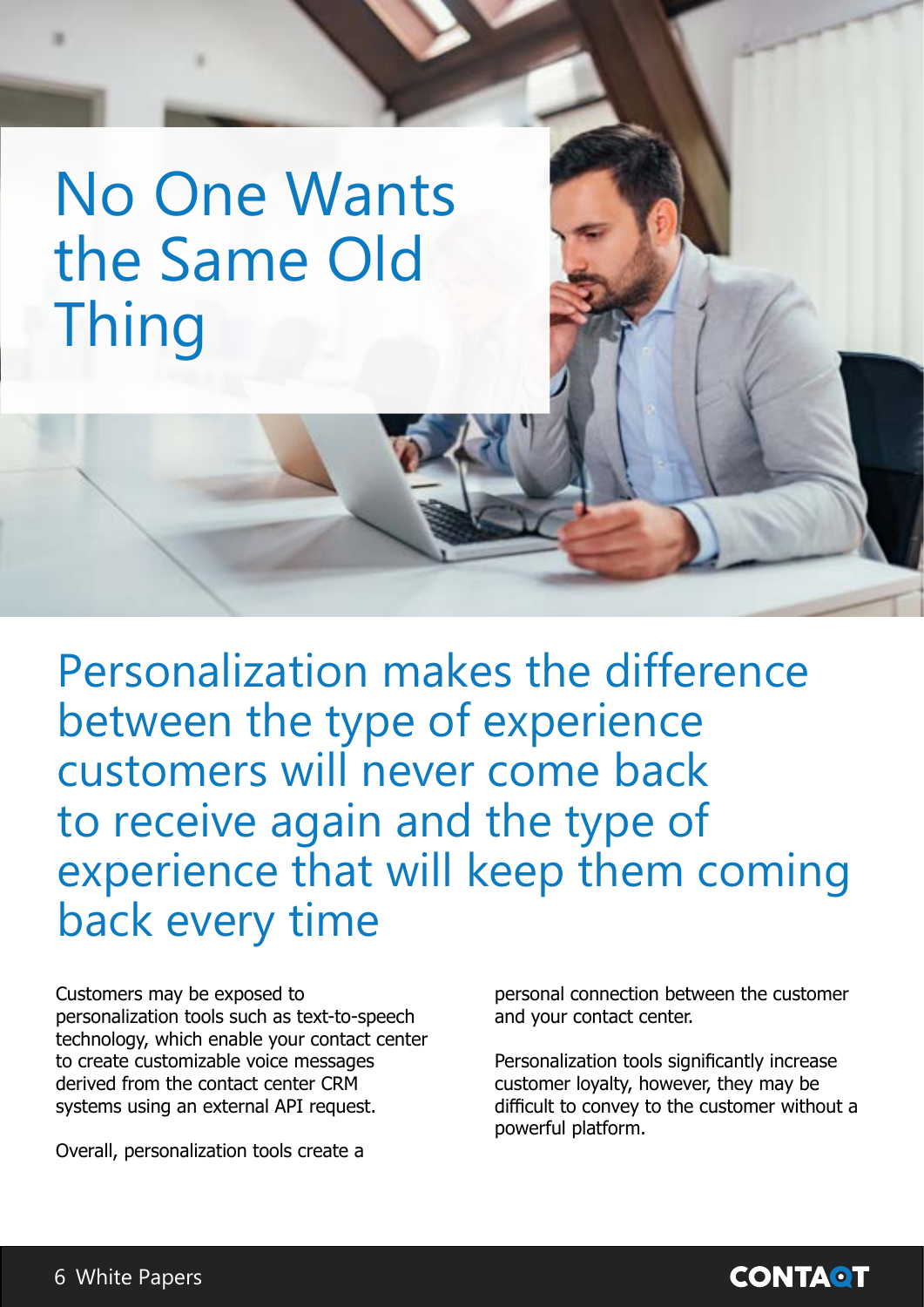# <span id="page-6-0"></span>**Contact Made** Convenient

The easiest way to create recurrent customers is to give them all the ways in which they can contact you with concerns, comments, or questions. Omnichannel programs do just that

By adopting omnichannel programs, such as SMS or chat, customers are more likely to want to contact you due to the convenience non-voice communications provide.

Customers want to reach you through whichever channel they want and if they can't, it can seriously hurt your contact center and risk those customers not coming back. On top of that, customers who get frustrated by the lack of convenient channels are more likely to report a negative experience than customers who can contact you through their preferred channels.